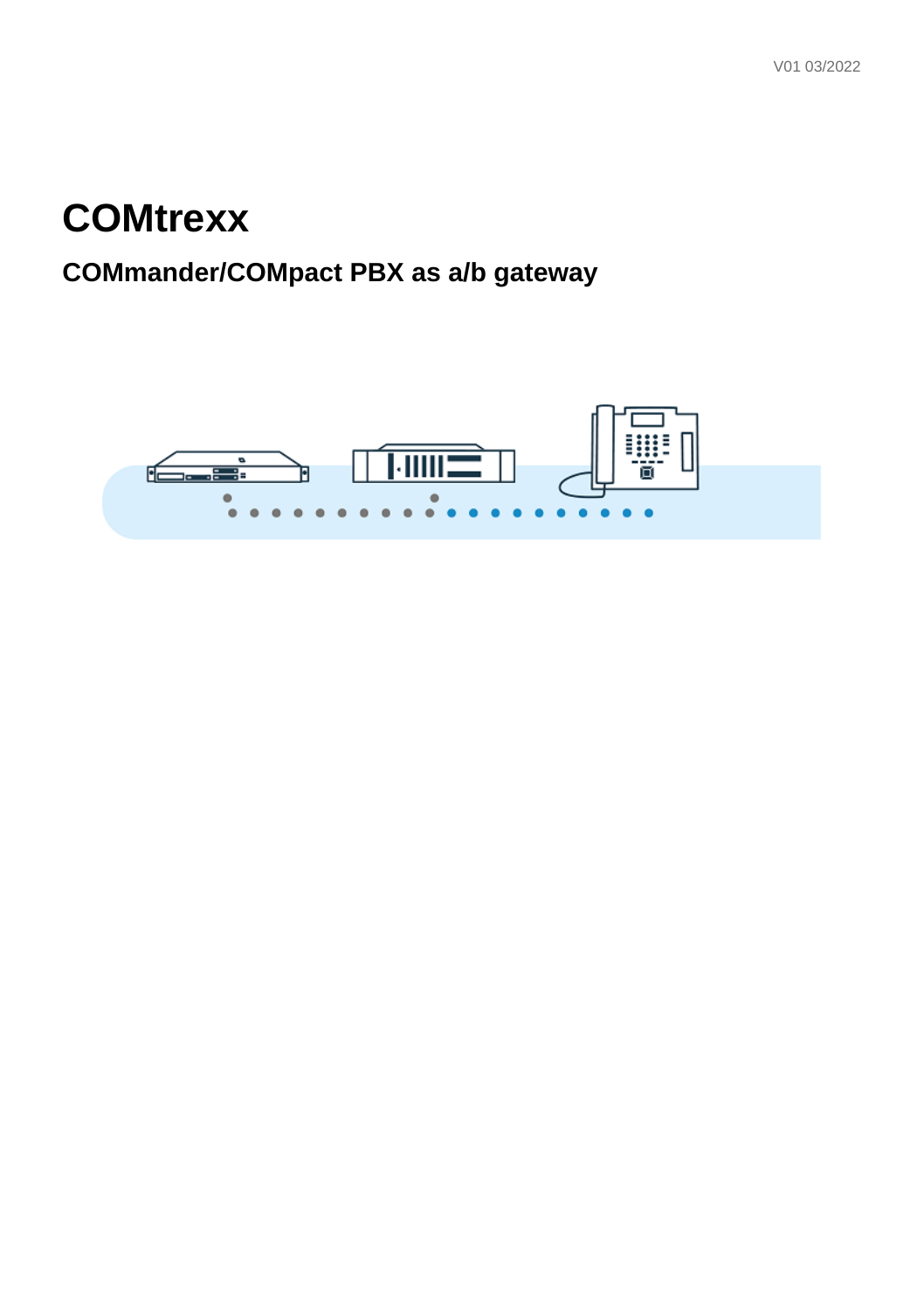**Table of Contents** 

### **Table of Contents**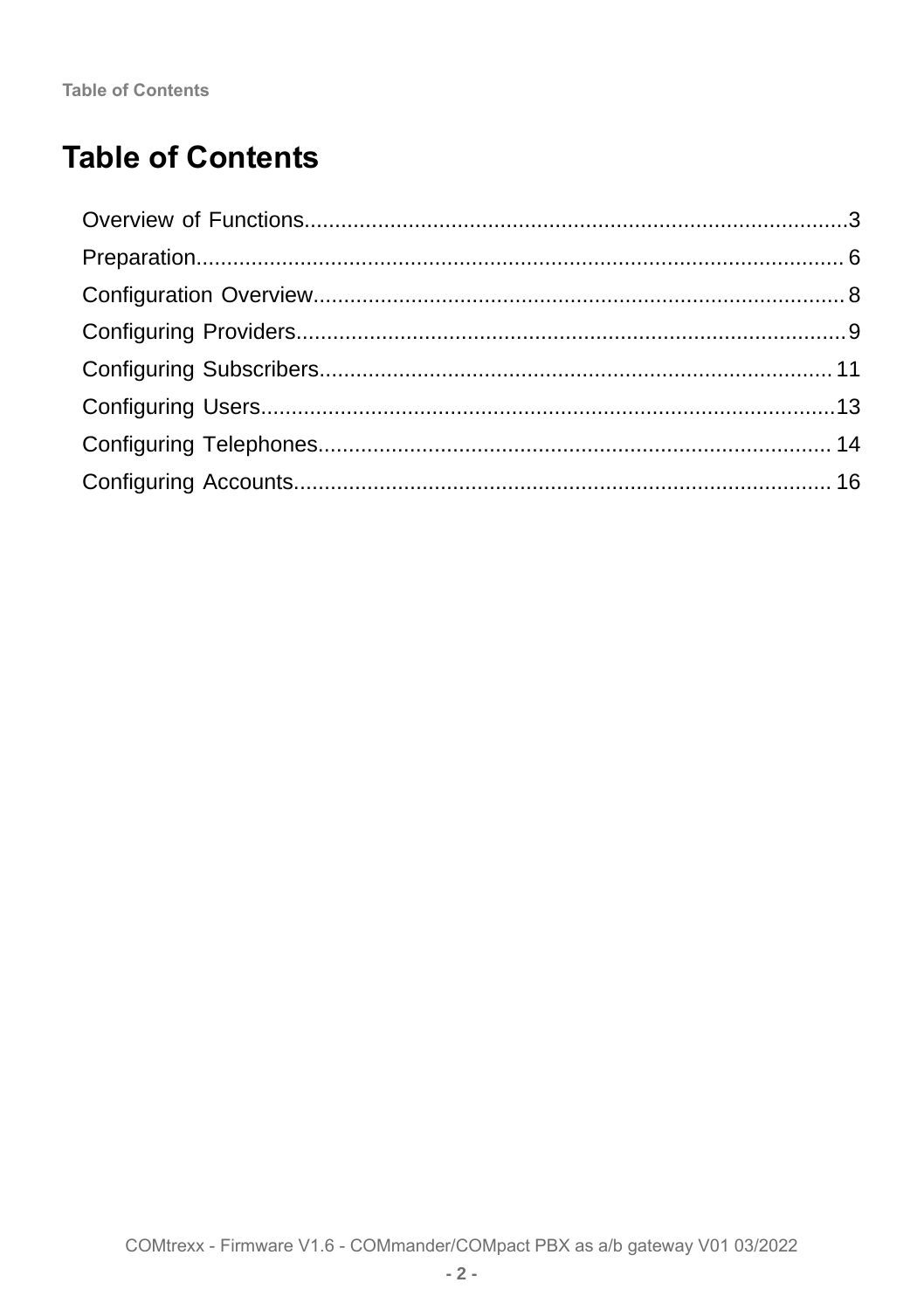**Overview of Functions**

### <span id="page-2-0"></span>**Overview of Functions**

Existing systems with analogue telephones can be migrated to a COMtrexx system by using the existing PBXs as a/b gateways.

**A** Note: Alternative for COMtrexx Business: Upgrading the system by adding a 4FXS module provides four internal ports for analogue devices (telephones, fax machines, door terminals, announcement outputs).

#### **PBXs supported as an a/b gateway**

The following Auerswald/FONtevo PBXs can be used as an a/b gateway in a COMtrexx. The value shown in brackets is the maximum number of VoIP channels that can be used in the direction of the COMtrexx. This value depends on the extension level (modules or releases required).

- COMpact 4000 (10)
- COMpact 5000/R (14)
- COMpact 5200/R (20)
- COMpact 5500 (32)
- COMmander 6000/R/RX (38)

#### **Supported Functions**

The following functions can be used in the normal way on the analogue telephones connected via the a/b gateway.

• Incoming call with phone number and name display

In an external call, the name is only displayed if the phone number has been entered as a contact in the COMtrexx.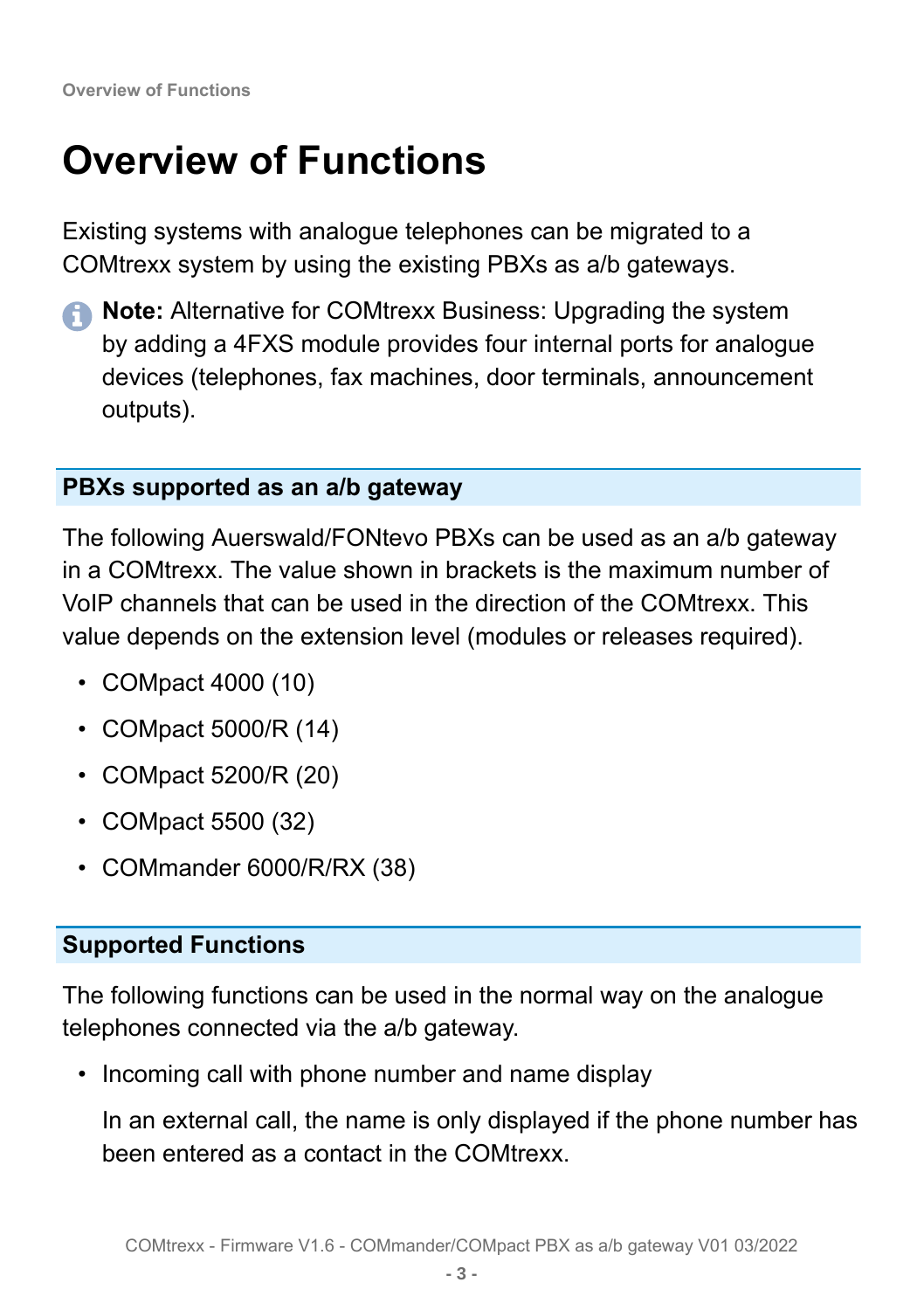• Outgoing call

Every call (including those to analogue devices) is sent via the COMtrexx.

• Transfer with an announcement

The second VoIP channel on the a/b gateway is always used to transfer the call.

• Splitting and targeted disconnection

Analogue telephones connected to the a/b gateway must be used in a different way to perform the following functions.

• Use of function codes (e.g. for pick-up, logging into/out of groups, do not disturb)

This requires an exchange line access with **\*\* account number**

Example of Do not disturb on, with account number 9201: **\*\* 9201 ## 8\* 21 1**

Telephones connected to the COMtrexx can be used in the normal way to perform the following functions, even when used together with the analogue telephones.

- Incoming calls from analogue telephones with phone numbers and name display
- Outgoing calls to analogue telephones
- BLF status of the analogue telephones (free, call, busy)

### **Unsupported Functions**

The following functions cannot be used: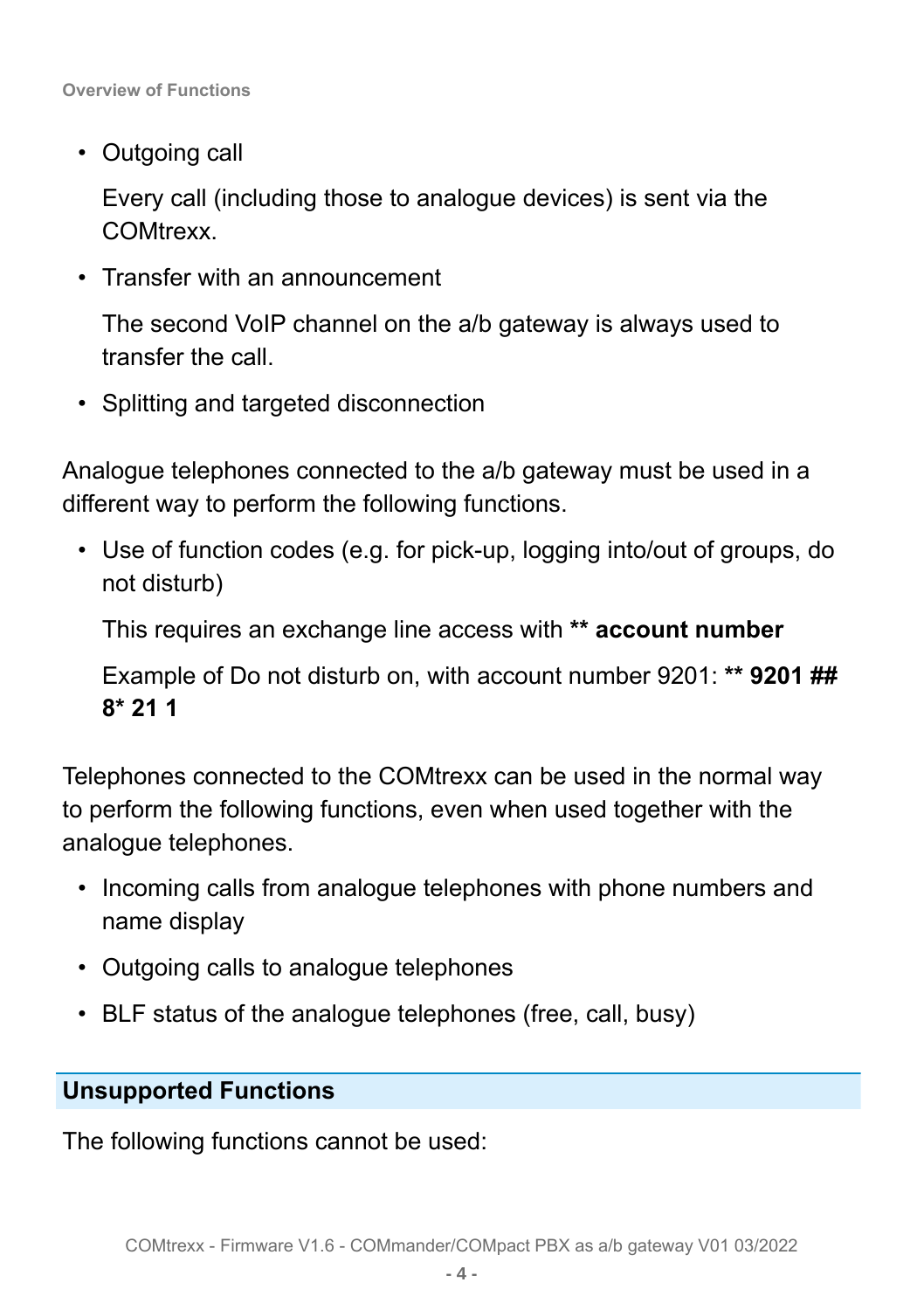**Overview of Functions**

- Cross-system busy statuses
- Transfer without announcement (blind transfer)
- Three-way call
- Address books of the PBX being used as an a/b gateway
- Provisioning by the COMtrexx of the PBX being used as the a/b gateway (or vice versa)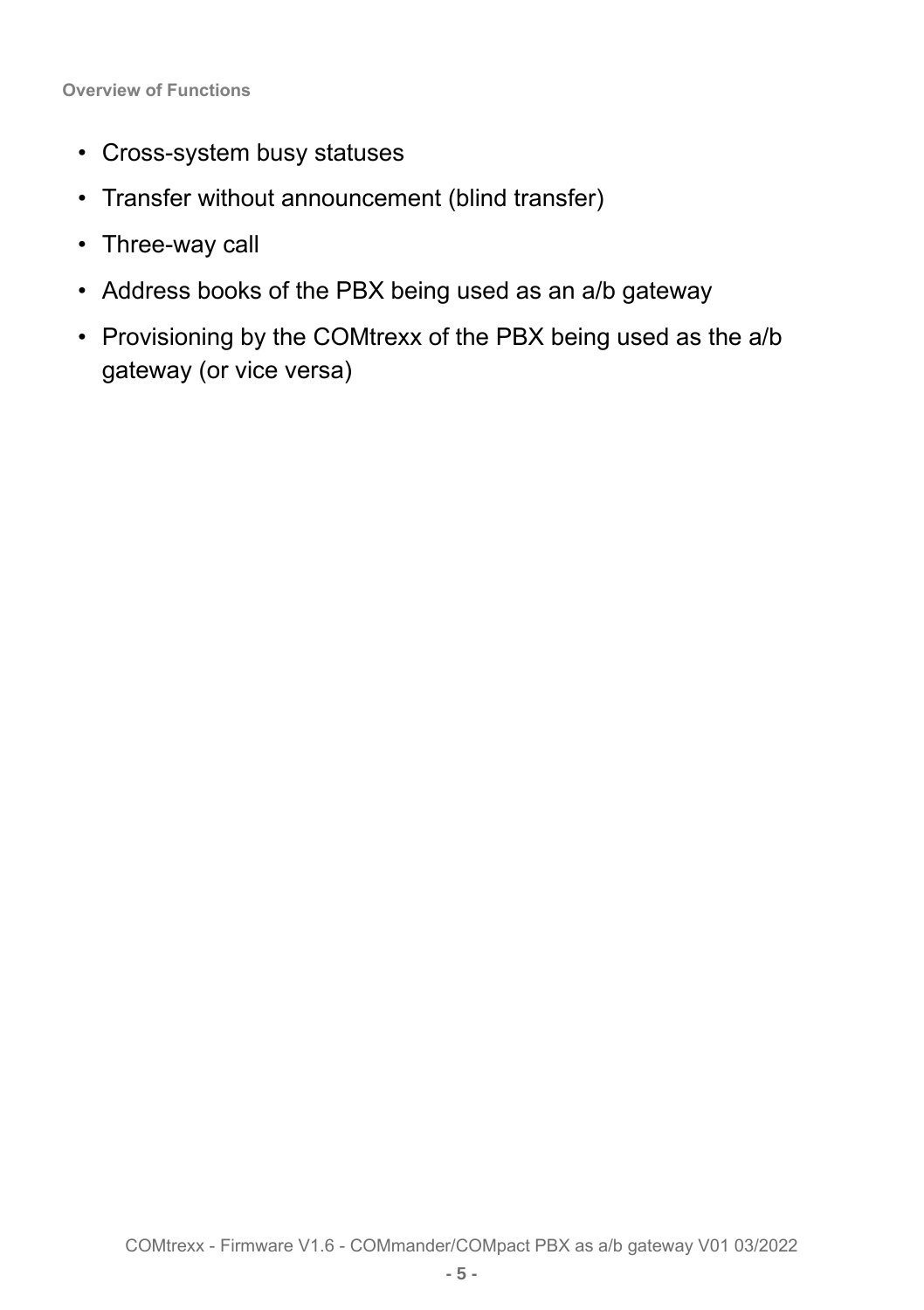### <span id="page-5-0"></span>**Preparation**

The following preparations must be made in advance to ensure configuration runs smoothly.

#### **Delete settings that are no longer required**

Delete the following settings in the PBX that is to be used as the a/b gateway because they are no longer required.

- Provider
- Accounts
- Subscriber
- Address Books

### **Creating a telephone numbering plan**

The same internal phone numbers for the analogue telephones must be used in both PBXs. To achieve this, first create a valid telephone numbering plan for both PBXs.

Note the following points for the internal phone numbers for analogue telephones:

- The phone numbers in the following components must be identical
	- − in the COMtrexx: User
	- − in the PBX used as the a/b gateway: Subscriber, account MSN
- Phone numbers must have at least 3 digits
	- **A** Note: An additional telephone number range for account numbers must be added to the telephone numbering plan of the PBX to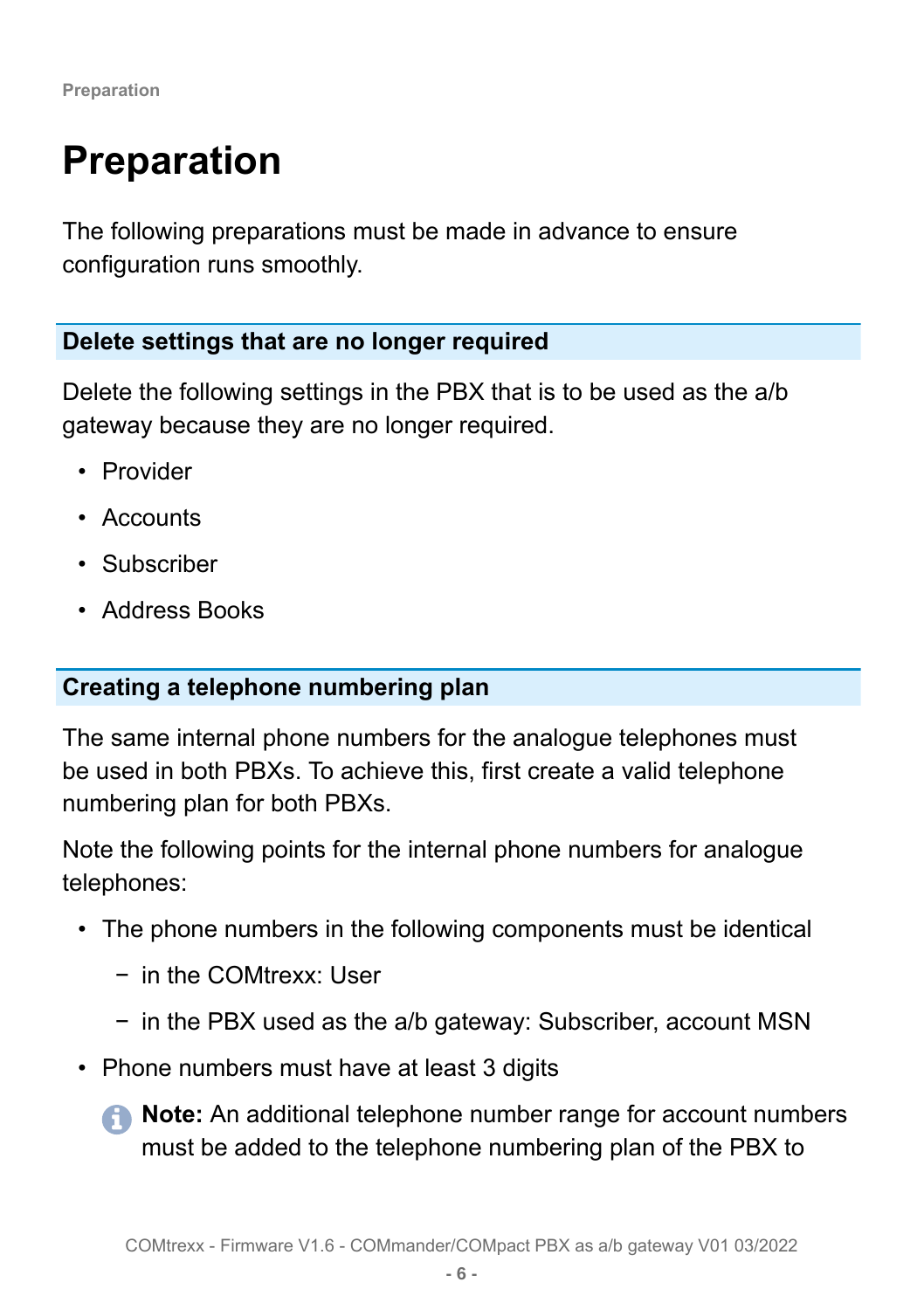be used as an a/b gateway. Ideally this should be composed as follows: digit + internal number of each telephone.

- − Example:
	- − Unused telephone number range: **9...**
	- − Internal numbers of the analogue telephones: **201 211**
	- − Account numbers: **9201 9211**

A table in which the following values can be stored temporarily may be useful during configuration (especially for larger installations):

- Name
- Internal number
- Username
- Password

|                               |   | -<br>≍ —<br>$\overline{}$ | 53 |  |
|-------------------------------|---|---------------------------|----|--|
| $\mathbb{U}$ .                | ٠ |                           |    |  |
| $\lfloor \frac{1}{2} \rfloor$ | ∽ |                           |    |  |
| $\mathbb{U}$ .                | 3 |                           |    |  |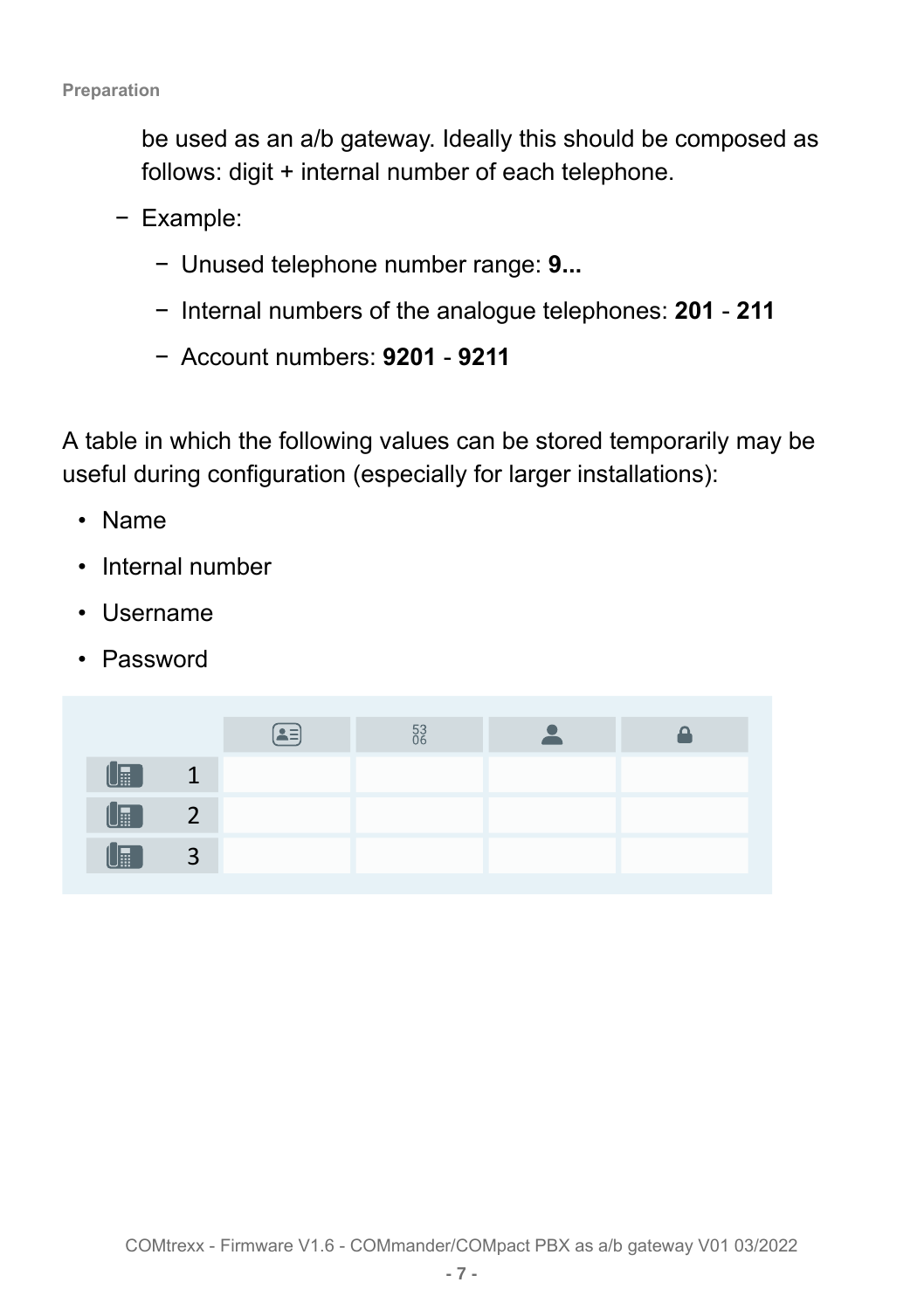**Configuration Overview**

## <span id="page-7-0"></span>**Configuration Overview**

This overview shows the components required in both PBXs and the value relationships between the components.



- 1. **Provider** for the connection to the COMtrexx
- 2. **Subscriber** for every analogue telephone
- 3. **User** for every analogue telephone
- 4. **Telephone** for every analogue telephone
- 5. **Account** for every analogue telephone
	- **Details about the settings are at [Configuring Providers,](#page-8-0) [Configuring](#page-10-0)** [Subscribers](#page-10-0), [Configuring Users](#page-12-0), Configuring [Telephones](#page-13-0), [Configuring Accounts](#page-15-0)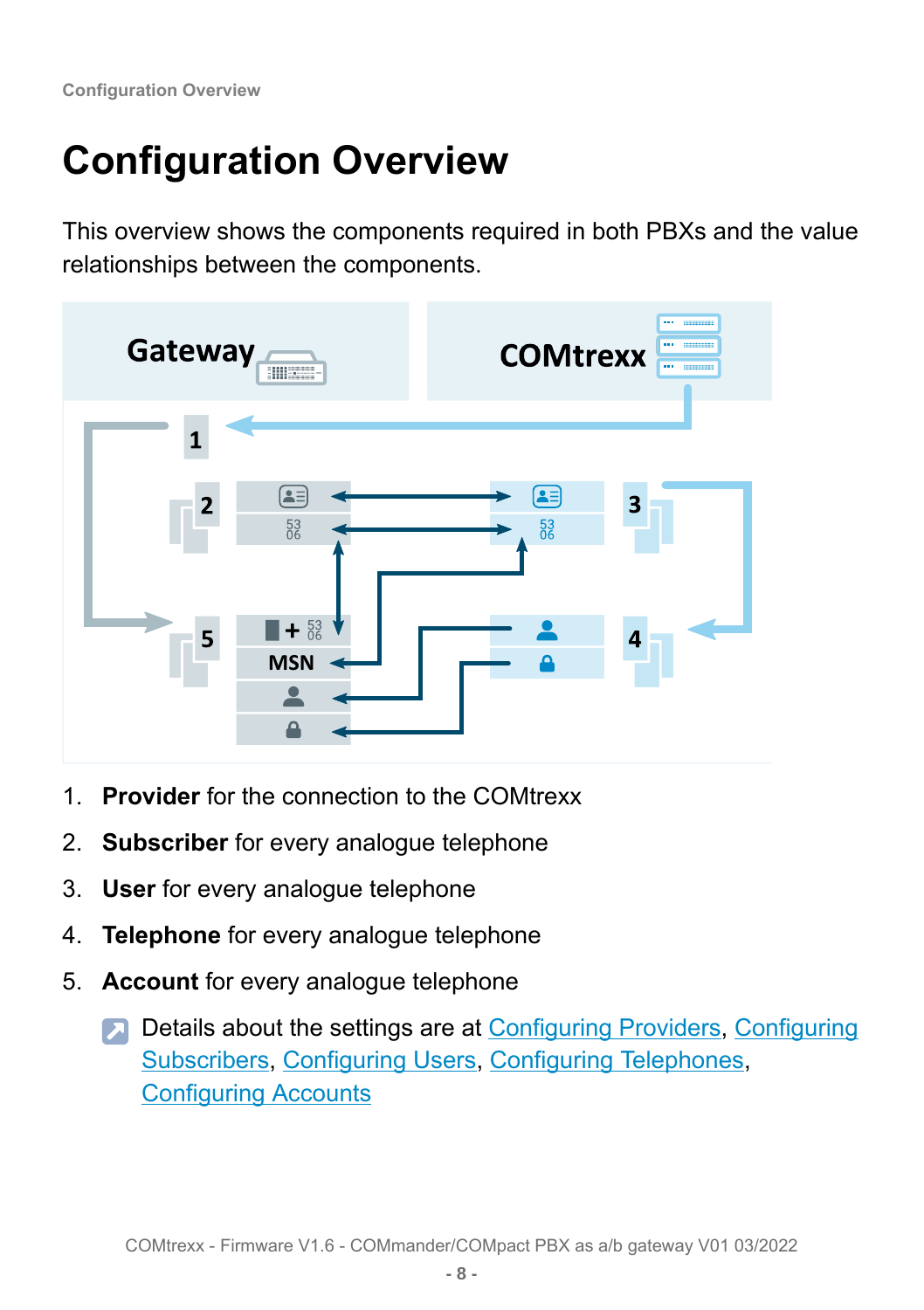**Configuring Providers**

### <span id="page-8-0"></span>**Configuring Providers**

Requirements:

• You need to know the IP address and port of the COMtrexx

Configuration location:

- The PBX system used as the a/b gateway
	- − **Public switched tel. networks** > **VoIP** > **Provider**

Components to be configured:

- A provider based on the following template: **International** > **int Auerswald PBX sub system IPv4 V201**
	- − **Import** > select the template > **Import provider**



Make the following settings for the provider:

- **Configure**
	- − **SIP** > **Domain**: COMtrexx IP address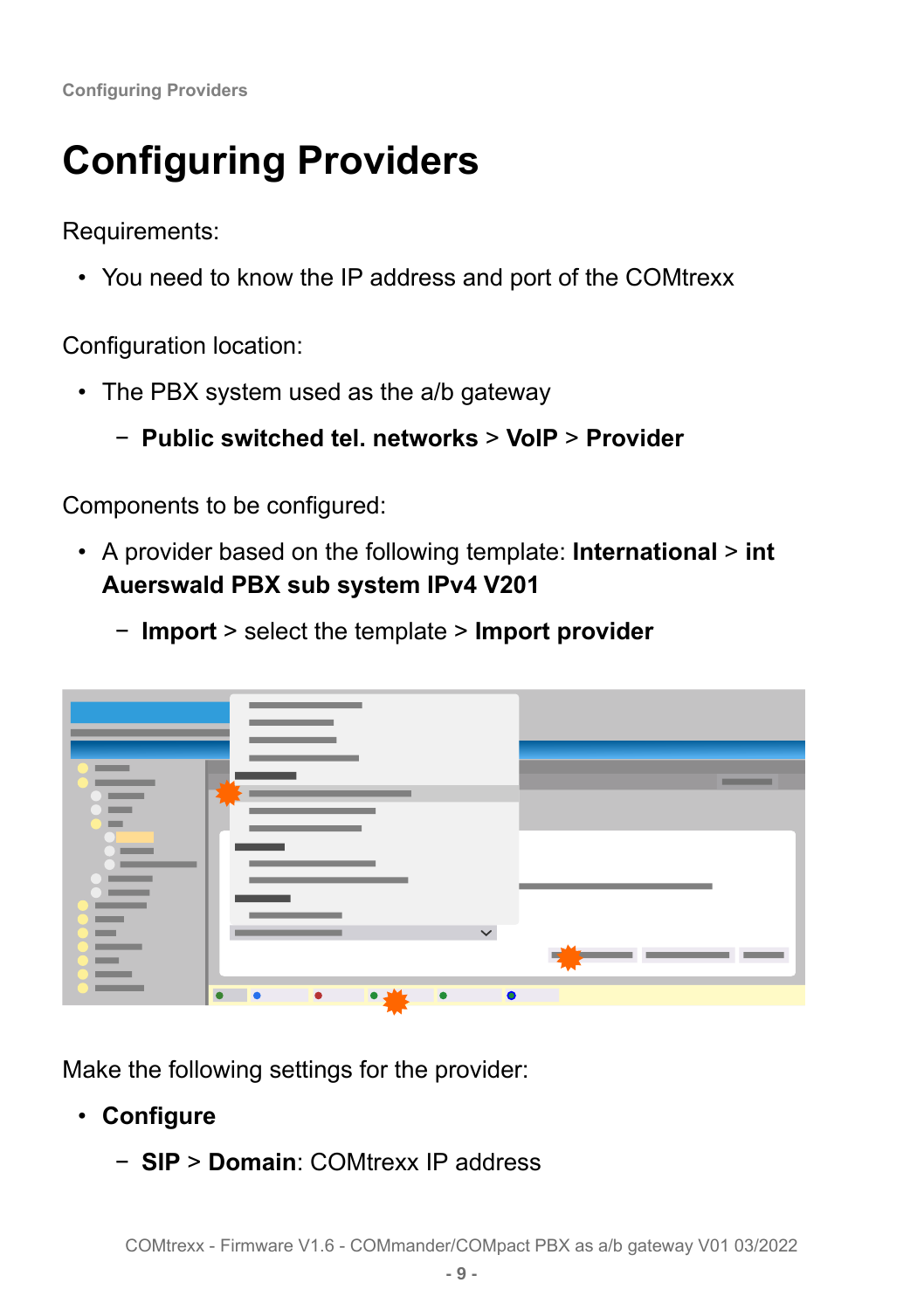- − **SIP** > **Registrar**: IP address and port of the COMtrexx
- − **Settings** > **Sub-system operation**: on
- − **Settings** > **The provider has emergency call ability**: on
- − **Number presentation (outgoing)** > **Format of called phone number**: **send as dialled**
- − **Number presentation (outgoing)** > **Format of own phone number**: **Without country code (e. g. 05306...)**
- − **Number presentation (outgoing)** > **Number presentation type**: **In the display text**
- − **Number presentation (outgoing)** > **Method of number presentation suppression**: **Anonymous**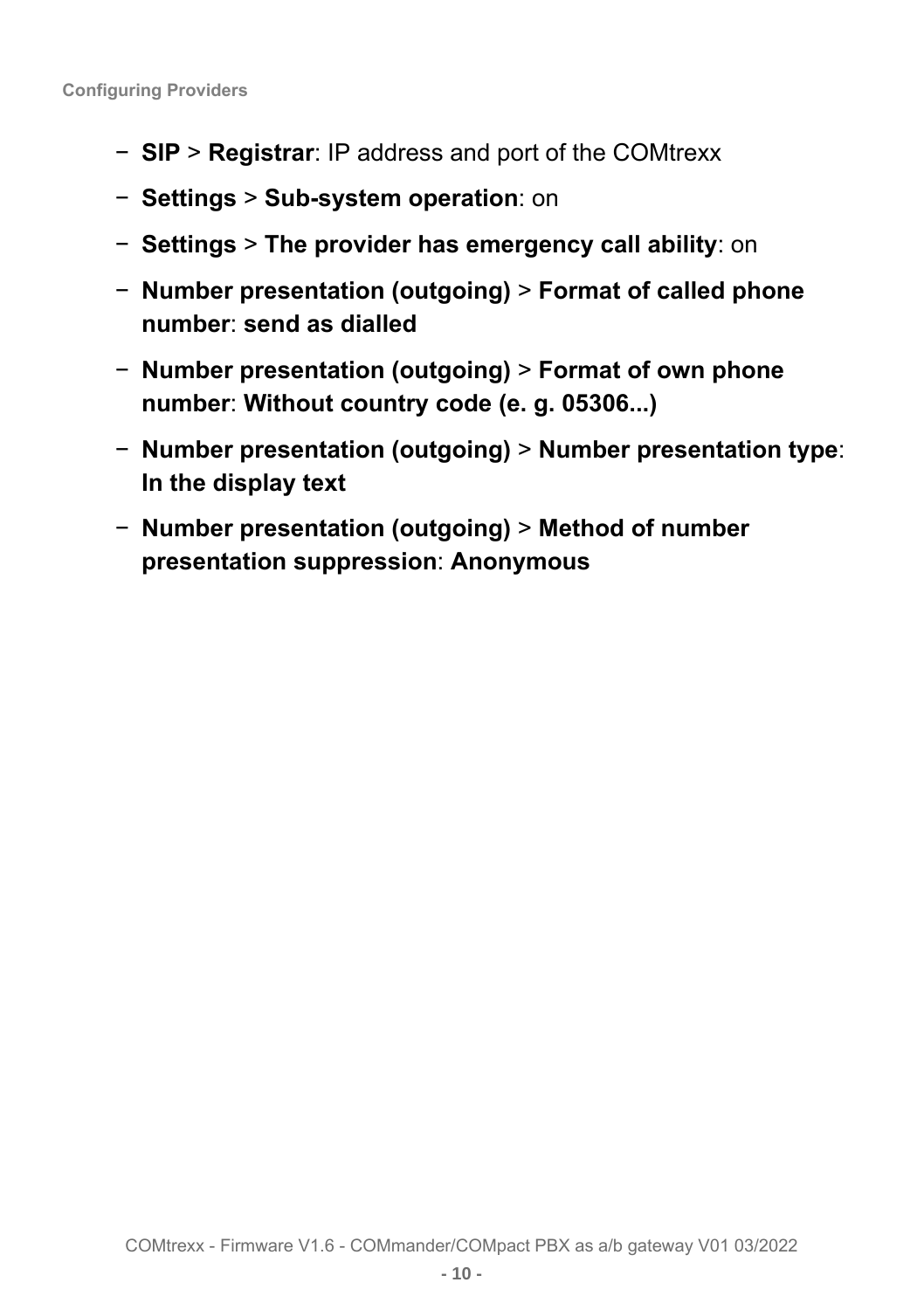**Configuring Subscribers**

## <span id="page-10-0"></span>**Configuring Subscribers**

Requirements:

- Telephone numbering plan name and internal number for every analogue telephone
	- For more information, see [Preparation](#page-5-0)

Configuration location:

- The PBX system used as the a/b gateway
	- − **Subscriber (scr.)** > **Phone numbers**

Components to be configured:

- One subscriber for every analogue telephone, with name and internal number from the telephone numbering plan:
	- **For more information, see [Preparation](#page-5-0)** 
		- − **New** > Settings under **Add subscriber** > **Save**

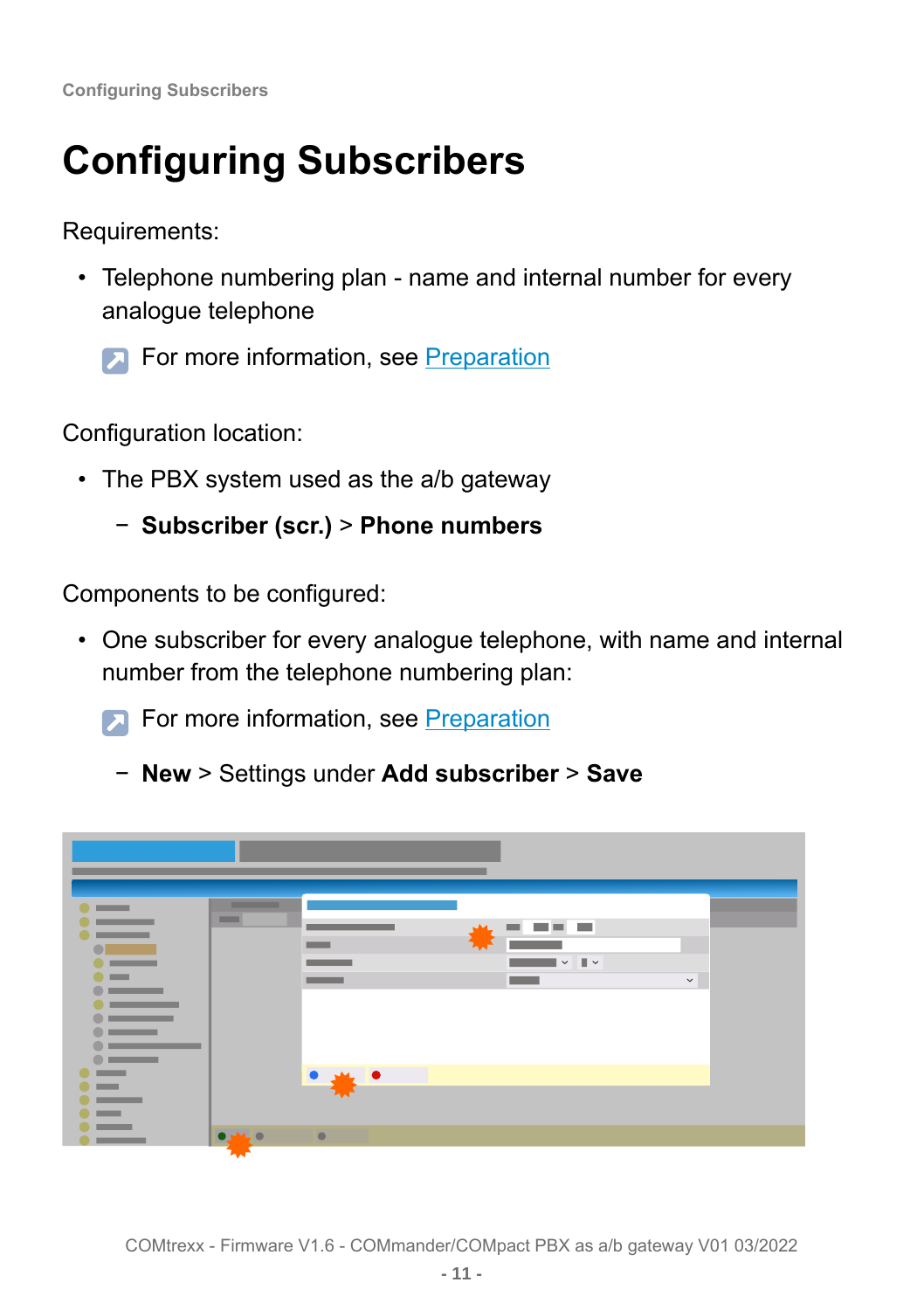Make the following settings for the subscriber:

- **Configure**
	- − **Module** / **Port**: Module/port to which the telephone is connected
	- − **Exchange line settings** > **Preferred exchange line**: **Automatic occupation**
	- − **Authorisations** > **Transfer of external calls to external**: on
	- − **Settings** > **Exchange line request**: **Direct exchange line phone**
	- − **Settings** > **Transmission of the display name**: on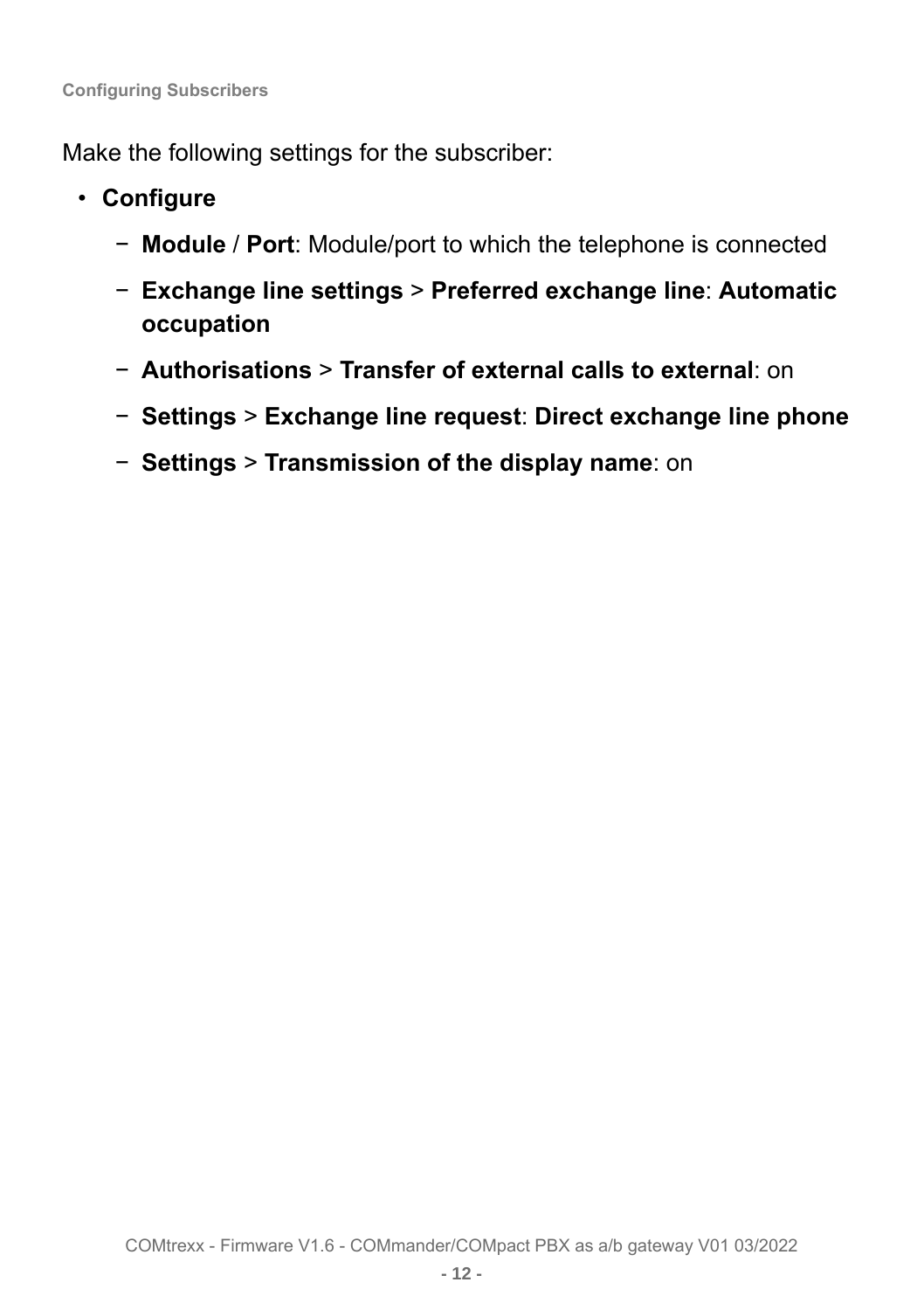# <span id="page-12-0"></span>**Configuring Users**

Requirements:

- Telephone numbering plan name and internal number for every analogue telephone
	- **For more information, see [Preparation](#page-5-0)**

Configuration location:

- COMtrexx
	- − **User** > **Phone numbers**

Components to be configured:

- One user for every analogue telephone, with name and internal number from the telephone numbering plan:
	- **For more information, see [Preparation](#page-5-0)** 
		- − **New** > Settings> **Save**

| $=$ $-$                         | $\mathcal{L}(\mathcal{L})$ and $\mathcal{L}(\mathcal{L})$ and $\mathcal{L}(\mathcal{L})$ and $\mathcal{L}(\mathcal{L})$ |                                                                   |
|---------------------------------|-------------------------------------------------------------------------------------------------------------------------|-------------------------------------------------------------------|
|                                 |                                                                                                                         |                                                                   |
|                                 | $\boxed{\bullet}$ in $\boxed{\bullet}$                                                                                  |                                                                   |
| $\checkmark$                    |                                                                                                                         |                                                                   |
|                                 |                                                                                                                         |                                                                   |
|                                 |                                                                                                                         |                                                                   |
| $\left\vert \cdot\right\rangle$ |                                                                                                                         | $\left( \begin{matrix}  \  \  \, \mathbf{E} \end{matrix} \right)$ |
| $\overline{\mathbb{C}}$         | <b>Quantical Communication</b>                                                                                          |                                                                   |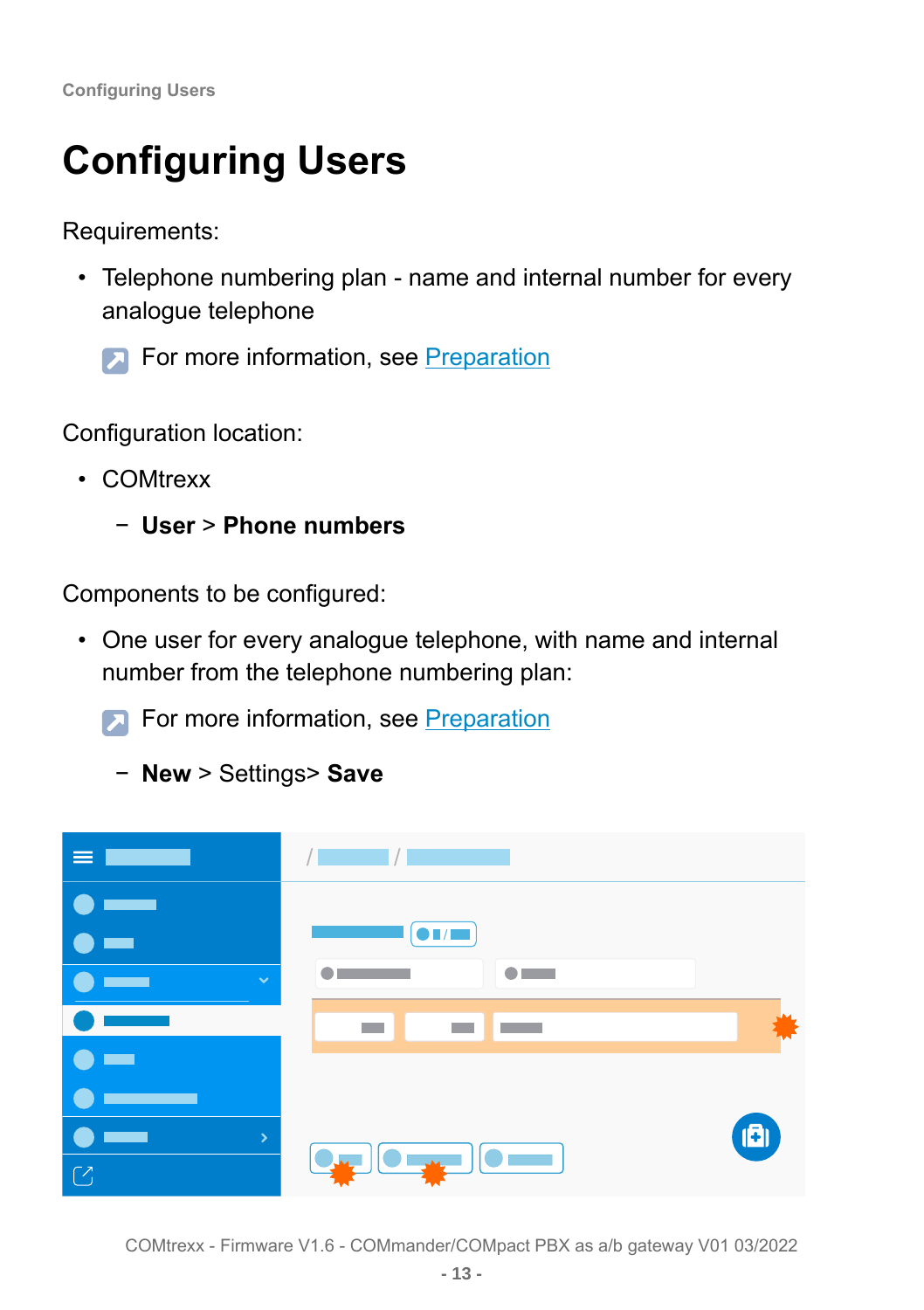# <span id="page-13-0"></span>**Configuring Telephones**

Requirements:

- Configured users
	- Details about the settings are at [Configuring Users](#page-12-0)  $\blacksquare$

Configuration location:

- COMtrexx
	- − **Telephones** > **Assignment**

Components to be configured:

- One telephone for every analogue telephone:
	- − **New** > settings under **Adding a device** > **Save**
- Make the following settings for the telephone:
	- − **Name**: Name
	- − **Type**: **SIP soft client**
	- − **Manufacturer**: **Another manufacturer** (not necessary for firmware versions prior to 1.6.0)

**Important:** Do not use the name **Auerswald**.

− **User**: The user configured for the telephone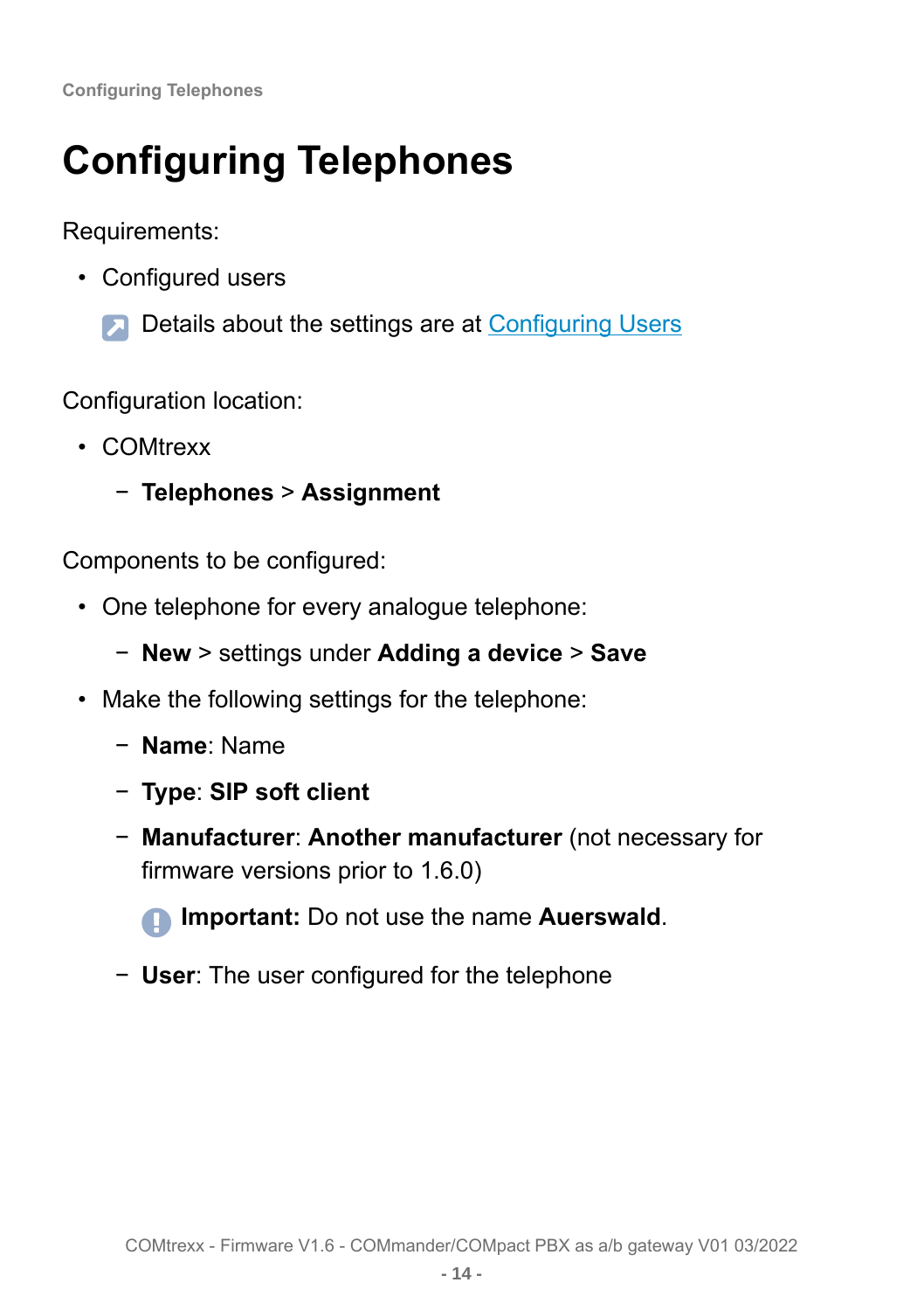#### **Configuring Telephones**

| $\equiv$      | $\times$                       |                |
|---------------|--------------------------------|----------------|
|               |                                |                |
|               |                                |                |
| $\rightarrow$ | <b>COL</b>                     |                |
| $\rightarrow$ | ⊩                              |                |
| $\rightarrow$ |                                |                |
| 5             |                                |                |
| $\checkmark$  |                                |                |
|               | $\overline{\phantom{a}}$<br>∣≑ |                |
|               | $\sim$ $\sim$<br>$\equiv$      |                |
|               | $\bullet$ $\qquad$             |                |
| $\rightarrow$ | $\Box$                         |                |
| $\,$          | -- 10 --                       | $\blacksquare$ |
| $\mathbb{C}$  | <b>Ow</b>                      |                |

Telephone data required for further use:

- /
	- − **SIP user name**
	- − **Password** > **Edit PIN and password**

| $\equiv$ 1                            |                             | $\sqrt{2}$                                              |  |
|---------------------------------------|-----------------------------|---------------------------------------------------------|--|
|                                       |                             |                                                         |  |
| $\bullet$<br>$\overline{\phantom{a}}$ | $\mathcal{P}^{\mathcal{P}}$ | $\eta_{\rm c} \neq 0$                                   |  |
| ╼<br>$\bullet$                        | D.                          |                                                         |  |
|                                       | D.                          |                                                         |  |
|                                       |                             |                                                         |  |
|                                       | $\checkmark$                |                                                         |  |
| $\overline{\mathbb{C}}$               |                             | (6)<br>$\mathbf{10}$ and $\mathbf{P}$<br>$\circ$ $\Box$ |  |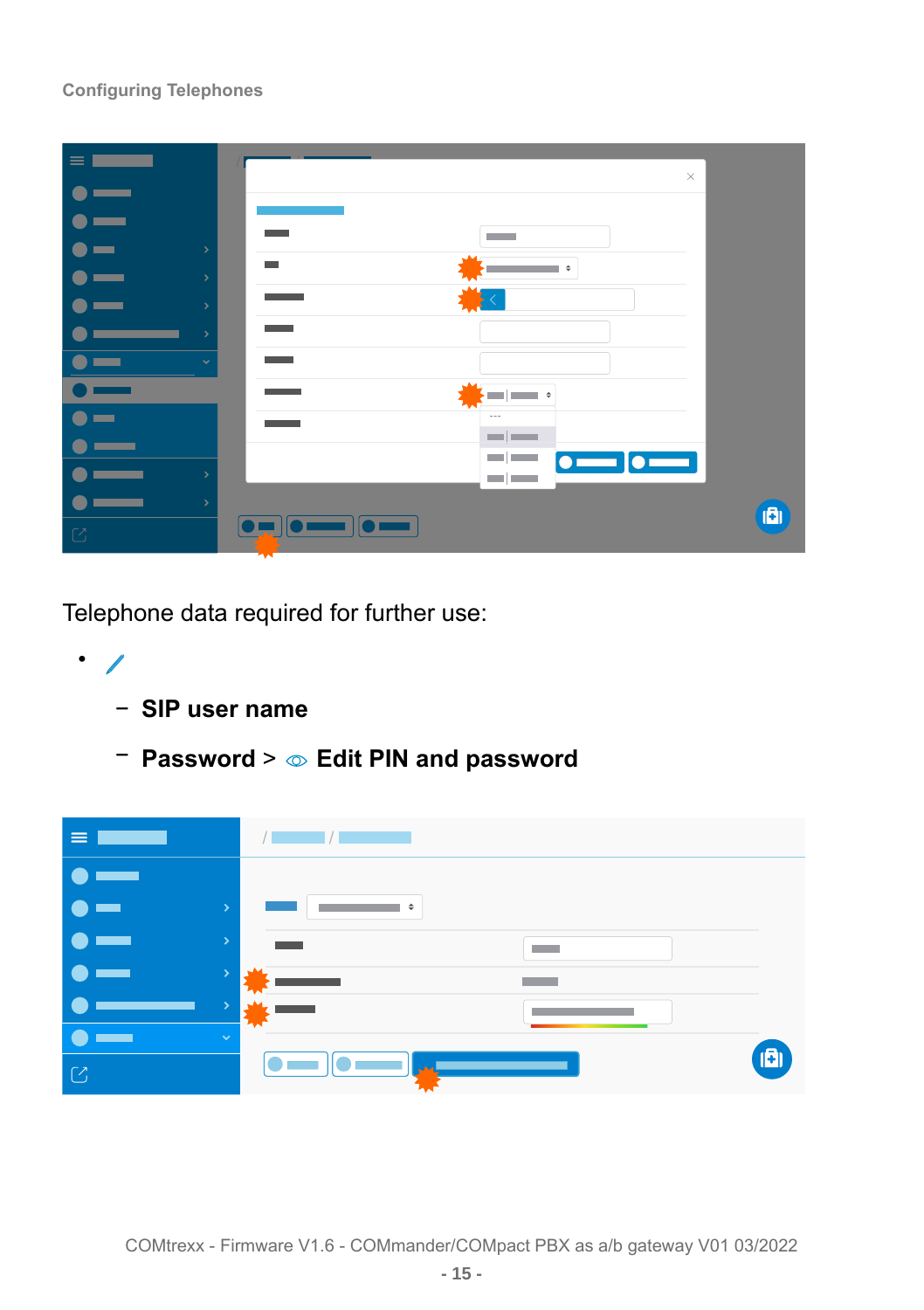# <span id="page-15-0"></span>**Configuring Accounts**

Requirements:

• A telephone numbering plan containing an internal number and name for every analogue telephone

**For more information, see [Preparation](#page-5-0)** 

- A configured provider
	- **Details about the settings are at [Configuring Providers](#page-8-0)**
- You need to know the **SIP user name** and **Password** of the telephones configured in the COMtrexx
	- **Details about the settings are at [Configuring](#page-13-0) Telephones**

Configuration location:

- The PBX system used as the a/b gateway
	- − **Public switched tel. networks** > **VoIP** > **Accounts**

Components to be configured:

- One account for every analogue telephone:
	- − **New** > settings under **Adding a device** > **Save**
- Make the following settings for the account:
	- − **Provider**: **int Auerswald PBX sub system IPv4 V201**
	- − **Account name**: Name
	- − **Connection type**: **PTMP connection**
	- − **Use**: on